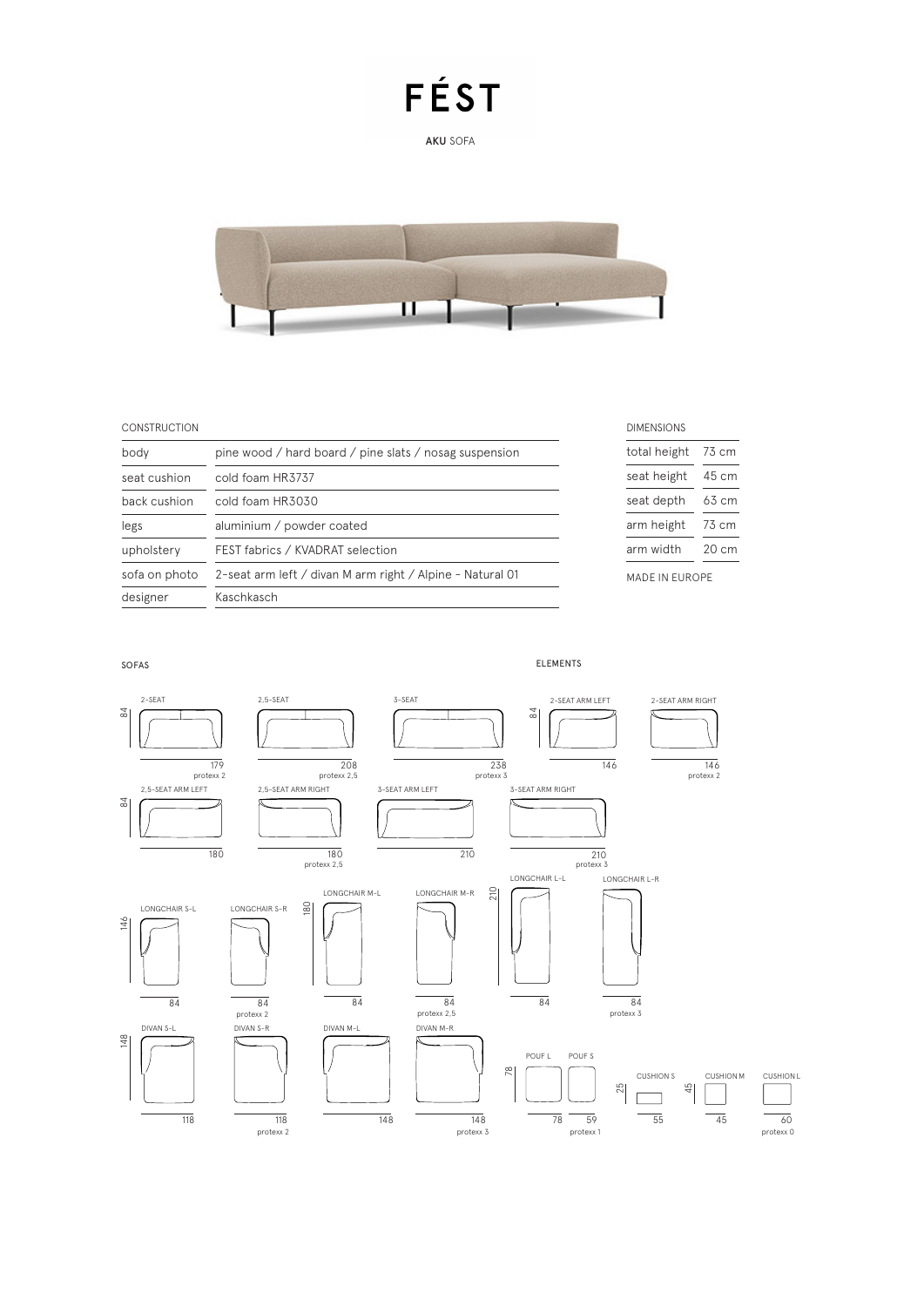AKU SOFA

MOST POPULAR COMPOSITIONS







2-seat arm L + divian M-R in Steelcut trio - 466 2-seat arm L + longchair S-R in Steelcut trio - 436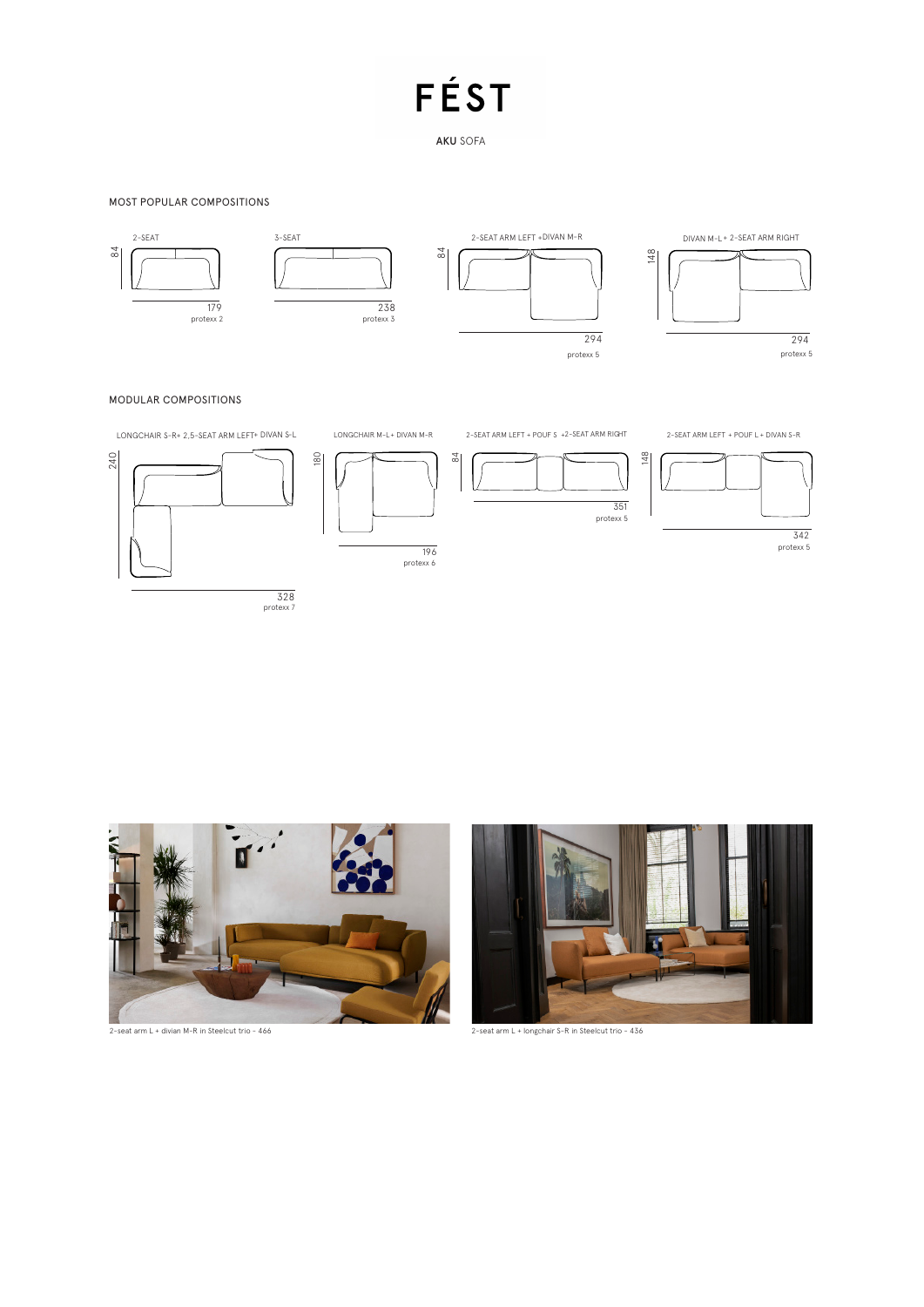AKU SOFA

|                   | <b>FABRIC</b><br>Sydney | <b>FABRIC</b><br>Polvere | <b>FABRIC</b><br>Cube | <b>FABRIC</b><br>Alpine, Juke,<br>Silent, Soil,<br>Dusk, Royal,<br>Kiss, Shadow,<br>Ranch |
|-------------------|-------------------------|--------------------------|-----------------------|-------------------------------------------------------------------------------------------|
| $2$ -seat + arm   | € 1.399                 | € 1.509                  | € 1.559               | € 1.599                                                                                   |
| 2-seat            | € 1.779                 | € 1.889                  | € 1.979               | € 2.049                                                                                   |
| $2.5$ -seat + arm | € 1.679                 | € 1.729                  | € 1.799               | € 1.829                                                                                   |
| $2.5$ -seat       | €1.929                  | € 2.019                  | € 2.129               | € 2.179                                                                                   |
| $3$ -seat + arm   | € 1.809                 | € 1.929                  | € 1.989               | € 2.019                                                                                   |
| $3$ -seat         | € 2.059                 | € 2.219                  | € 2.319               | € 2.369                                                                                   |
| cushion S         | € 79                    | €79                      | € 79                  | €89                                                                                       |
| cushion M         | € 89                    | €89                      | € 89                  | € 99                                                                                      |
| cushion L         | € 99                    | € 99                     | € 99                  | € 109                                                                                     |
| divan S           | €1.689                  | € 1.729                  | € 1.829               | € 1.879                                                                                   |
| divan M           | €1.869                  | €1.929                   | € 2.009               | € 2.049                                                                                   |
| longchair S       | €1.329                  | € 1.379                  | € 1.459               | € 1.469                                                                                   |
| longchair M       | € 1.509                 | € 1.539                  | €1.689                | € 1.729                                                                                   |
| longchair L       | € 1.729                 | € 1.789                  | €1.869                | € 1.929                                                                                   |
| pouf S            | € 689                   | € 709                    | €729                  | €749                                                                                      |
| pouf L            | €749                    | € 769                    | €789                  | € 809                                                                                     |

Local Craftmanship







3-Year Warranty on all furniture



All prices are subject to change. The prices shown in this pricelist supersede all previous pricelists. FEST is not liable for any typos<br>or misprints in pricing and/or specifications.

B2C Pricelist January 2022